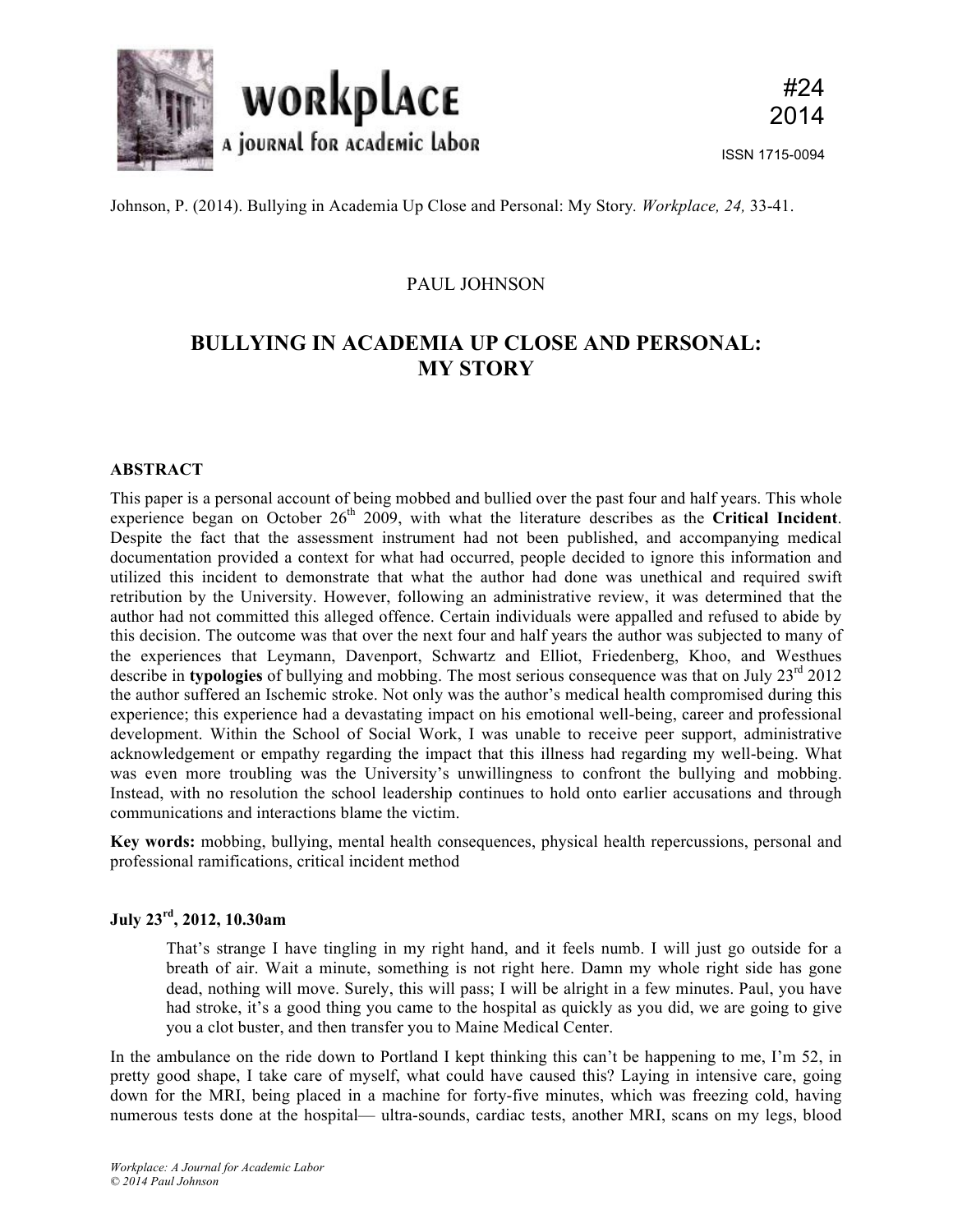work being taken over and over again— meetings with neurologists, specialists, doctors, nurses, OT's, PT's, it just went on and on. It was all surreal. I still remember the head of occupational therapy sitting with me on the  $25<sup>th</sup>$  of July saying:

You don't know how lucky you are. We had someone last week your age, who went to sleep and didn't go to the emergency room and now we are talking about permanent neurological damage.

Yet, what had caused me to have this stroke? October 26<sup>th</sup>, 2009, on this date, it had been arranged by the Research Sequence that we would have a meeting at 12.00pm. I walked into the room thinking that this would be a regular Sequence meeting. What transpired had a devastating impact upon me, which continues to haunt me to this day. I really had no concept of what was about to take place.

## **Workplace Bullying and Mobbing**

According to Leymann (1996), workplace mobbing intensifies bullying and can be defined as

Psychological terror or mobbing in working life [that] involves hostile and unethical communication which is directed in a systematic manner by one or more individuals, mainly toward one individual, who, due to mobbing, is pushed into a helpless and defenseless position and held there by means of continuing mobbing activities. (Leymann, 1996, p. 168)

Similarly, in "Bullying in the Academic Workplace," (Halbur, 2005) states,

Mobbing typically occurs to workers who are high achievers and are personally invested in what seems to be a secure position, but who cannot easily relocate. Thus, many people working in a tenure and tenure-track positions may be at higher risk for mobbing. (p. 3)

#### **Critical Incident**

Did you complete this assessment instrument? "Yes, I worked on it over the summer, and thought it would help us in our reaccreditation process." "It is just a draft that I sent out to my two co-authors." "Well, your instrument is very similar to Zastrow's." "I worked on mine during the summer, it is just an idea that we could possibly use with the book. I thought I was being helpful to the School with sharing what I had worked on." "Well this brings into question all of your teaching, all of your scholarship, all of your service." "Yes, you are always looking to take short cuts." "But I thought, I was being helpful, sharing this document."

As soon as I got home that evening, I immediately e-mailed Professor Zastrow. I told him what I had done and that we were contemplating utilizing the instrument in the appendices of the book. To my amazement, Professor Zastrow e-mailed me back within half an hour! Not only had I sent him the instrument that I had sent to my colleagues, but also the first section of the book. In his response he wrote: "Dear Paul, by all means you have my permission to utilize the instrument, I like your project."

According to the literature on mobbing, this is the **critical incident:**

For the past two years, I had been immersed in writing *Contemporary Field Social Work* (*CFSW*). Each chapter addressed several of the new standards. Indeed, in the fall of 2008, I gave the first section of the text to two of my colleagues in the Field Work Department, for feedback and constructive criticism.

The point I am attempting to convey is that I was looking to help; to be proactive in ensuring that our course syllabi and other measures and standards that we utilize in the School of Social Work conformed to the new EPAS standards. That was one of the intentions of writing *CFSW*. Indeed, all eight blind reviews commented that one of the strengths of the book was that it addressed these new standards.

Yet, despite my intentions, all I received in return was negativity and hostility. It felt as if my whole world had come crashing down. All the hours I had spent working on this book, on my previous book, all the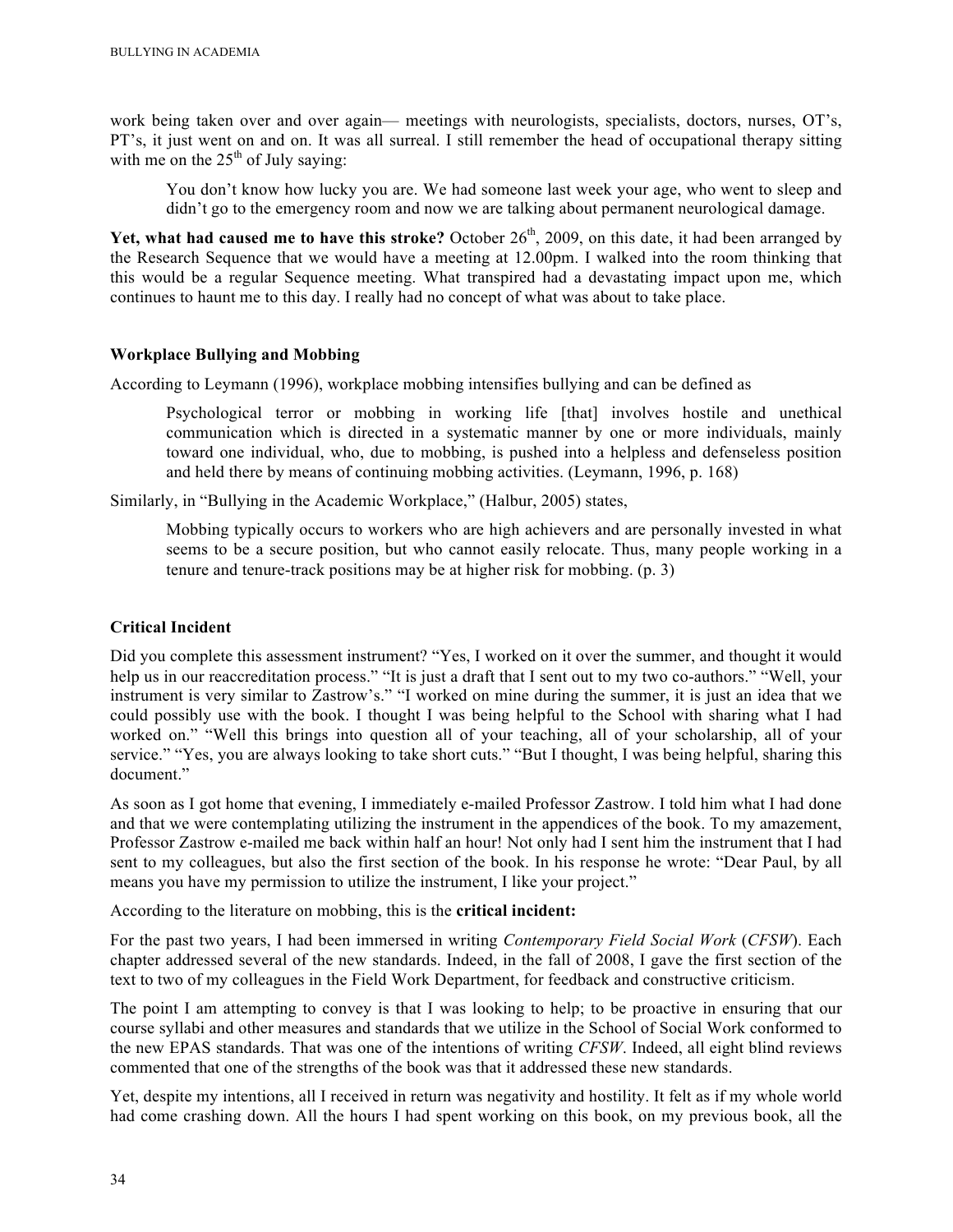articles I had written and have had published over the past ten years were trashed along with my work in the School, University community, my work in the outside community, and my teaching. Everything that I had cherished and valued in my professional work was instantly and without question eradicated. Their comment: "This brings into question all of your teaching, all of your scholarship, all of your service," still resonates in my mind every single day.

On Friday, October 30th, I just broke down crying. It was 5:30 in the morning. I was on the kitchen floor sobbing. I realized I could no longer keep working the way I had been; saying "yes" to everybody, taking on this project and that project. I was seen on that morning by my general practitioner. She listened and diagnosed me with clinical depression. It was not the fact that she gave me the diagnosis and prescribed me medication for depression as well as sleeping medication, but the fact that apart from my wife and friends, she was the first professional to listen to me. At the School, no one would listen. When I walked into that meeting on October 26th, in retrospect it is my feeling that I had been tried and convicted before I ever got through the door.

In addition to seeing my GP, I also began meeting weekly with a therapist for individual therapy. I found this to be extremely helpful; and while I do not wish to go into details of our therapy sessions, what has become abundantly clear in all of this was the need for me to take better care of myself. Not only did I meet with professionals in the community, I also met with an individual in Human Resources at USM. At one meeting, he spent an hour and half with me and was extremely helpful. His comment, "How were you managing to do all of that," remains with me. Again, the point being that I needed to cut back. Indeed, I should have cut back some time ago but that is hindsight now.

If this wasn't enough, on November  $5<sup>th</sup>$  2009. I received an e-mail informing that there was going to be a special peer review meeting on me scheduled for November  $18<sup>th</sup>$ . My Chair made an executive decision to postpone the regular faculty meeting and **all** faculty were invited to attend. The outcome of this was that my Dean intervened and informed my Chair that such a meeting would be violating AFUM rules.

Following this, I received an e-mail saying, "There may be individuals in your Department who may wish to meet with you one on one, to discuss my actions." I sent out an e-mail to everyone stating that I was more than willing to meet with anyone on a one-to-one basis, but I was not prepared to discuss this matter in a faculty meeting.

At the faculty meeting on November  $18<sup>th</sup>$ , the matter was brought up that in the previous meeting on November  $4<sup>th</sup>$  it was decided that what I said be recorded in the minutes. I stated at this meeting that if they wished to discuss this issue I would need to excuse myself. Several faculty members asked me not to leave. However, the Chair of the Department insisted that what I said be recorded in the minutes. Another colleague pointed out that we had not been in executive session, and, therefore, what I said should be incorporated in the minutes. I pointed out that I met with the Chair on Monday November  $2<sup>nd</sup>$  and he assured me that my comments would not be recorded. However, my chair stated at the meeting that he did not recall saying that.

The outcome was that minutes of what I said or apparently said on November 18<sup>th</sup> were documented. All I recall from that meeting is the Chair repeating over and over again loudly: "Finish the sentence." He continued badgering me until he appeared satisfied that the Department had something substantial to place in the minutes. For me, this part of the meeting was extremely overwhelming and humiliating. All I could hear was my Chair saying "finish the sentence" and "you said…" over and over again. I kept saying, "This is not that simple and that if you continue in this way, I will need to leave." Eventually, this humiliating and degrading experience ended and the faculty moved onto other business. However, the irony of this whole experience was that two weeks later when I went to obtain a copy of these minutes, I was informed that my Chair had excluded that part of the meeting.

This was the **critical incident**, which led to four years of suffering and misery and repeated efforts by members of my Department to discredit my work and reputation.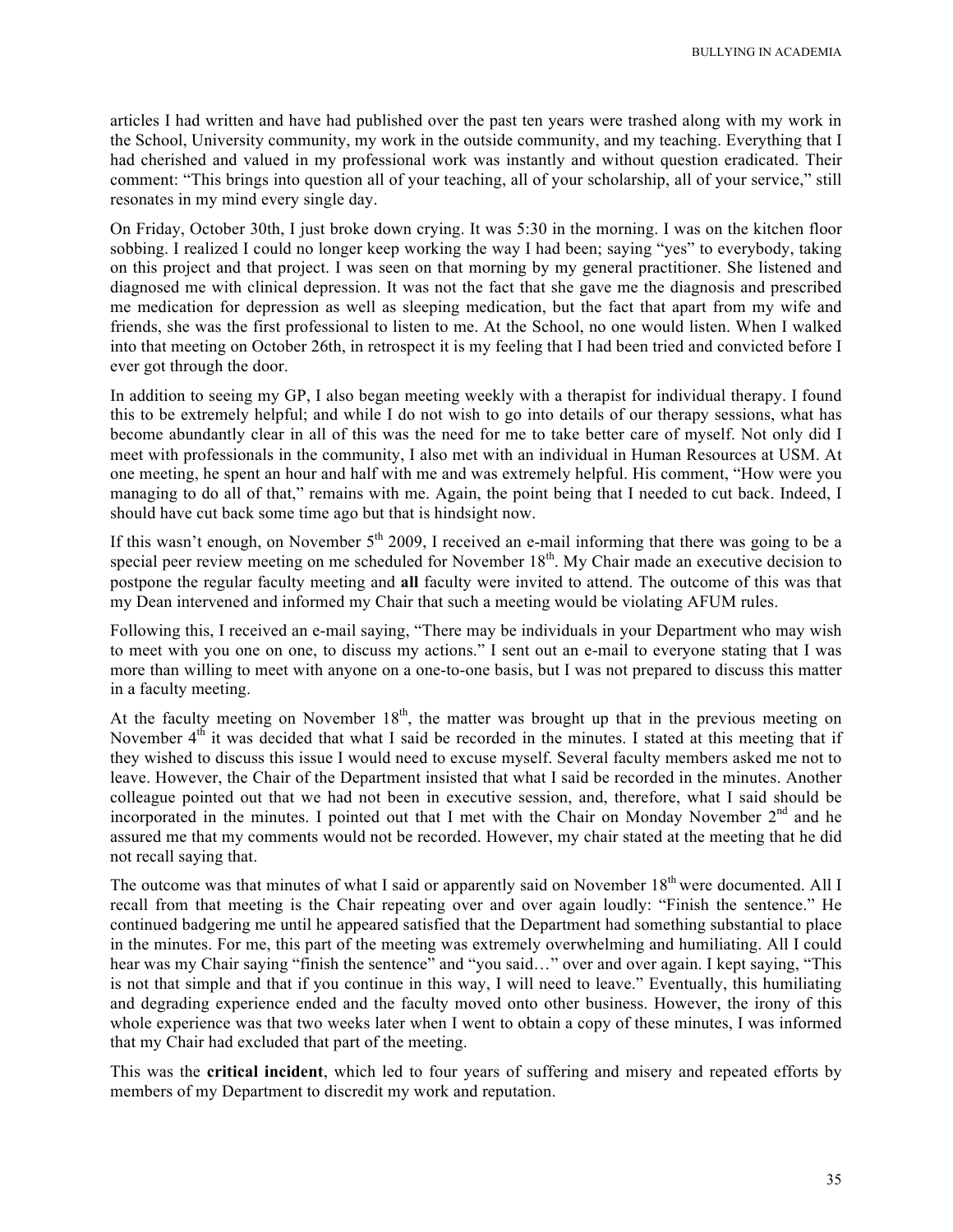## **Impact of Bullying and Mobbing**

At the beginning of this article, I wrote about the stroke I suffered on July 23<sup>rd</sup> 2012. I am convinced that this stoke was a direct result of the bullying and mobbing I have endured over the past four years at the University of Southern Maine in the School of Social Work. Over the past four years, I have encountered hostility and an intimidating environment; yet, despite this, according to my teaching evaluations I have continued to teach at a high level, produced several pieces of scholarship, and have continued with my service commitments to the School, University and the Community. However, I have experienced harassment; or as described by the Chair of Peer Review, "it's school yard bullying."

All of this took a tremendous toll on me and my family. As already noted, the stroke on July  $23<sup>rd</sup>$  has been the most significant event. However, for four years I have suffered a great deal of emotional and mental anguish. When this all began on October  $26<sup>th</sup>$ , 2009 I was extremely tired; I would even say exhausted. On October  $30<sup>th</sup>$  2009, I was diagnosed with clinical depression by my physician. In early November I was diagnosed with acute adjustment disorder with mixed anxiety and depressed mood. It was also stated by the therapist that this depression had been present for three to four months prior to our initial meeting.

Yet, in the School of Social Work all I received was derision and contempt. On one occasion my chair stated: "Your mental health has nothing to do with what you did." In other words, he was inferring that the assessment instrument that I worked on during the summer was a deliberate attempt on my part to utilize someone else's work. But, the reason I shared it with several individuals was my intent to be helpful to the School with reaccreditation. If, I wanted to get away with something I would never have shared it. Based on this statement, I started working out what times to come into the School so that I would not have to run into people. I would strategize on what stair wells to use so I wouldn't pass certain individuals' offices. When I would get to the School, I would call my wife. When I would get to my office, I would call her again. When faculty meetings were scheduled, I would call her and we would talk about where in the room to sit and that I should not be alone in the room with certain individuals.

It was not only at the School that I found myself so afraid. I was terrified of opening up e-mails or checking voice messages. The reasoning behind this was due to the fact that over the weekend of the  $6<sup>th</sup>$ - $8<sup>th</sup>$  of November 2009 there had been a spate of e-mails saying that there should be a special peer meeting. There were other e-mails asking what was going on? It was as if every aspect of my life was impacted by what had occurred on October  $26<sup>th</sup>$ . I still remember my wife sitting down at the computer and drafting an e-mail telling everyone to leave me alone and that I would not be speaking at a faculty meeting. I couldn't even seek refuge or peace at home. I was prescribed anti-depressants and sleep medication but there was no escape from this mental anguish and torture.

I still remember in vivid detail the morning of October  $30<sup>th</sup>$  at 5:30 am and just sobbing on the kitchen floor, saying to my wife: "I just can't keep doing this anymore. I am so tired. All the work I have done and all I am receiving is this constant criticism. All I was trying to do was help. What did I do to deserve this? What had I done to these people to deserve this? "

Nothing made any sense. My 50<sup>th</sup> birthday, at the end of November of 2009, which should have been a time of celebration with friends and family, was just a miserable experience. I didn't want to be around friends, I just wanted to hide from the world. Everything was so difficult. Getting up in the morning, just trying to do everyday chores was a huge effort. My brother and sister arranged for my wife, son and I to go to England for Christmas. Again, all I could think about was what a terrible thing I had done, I was a bad person.

These feelings of self-recrimination, loss of confidence, feeling as if something was wrong with me haunted me for years. It was wasn't until I had the stroke on July 23<sup>rd</sup> 2012, that I began to realize and accept that what transpired over the past four years was really not about me. This was further reinforced during the progression of the fall semester of 2012.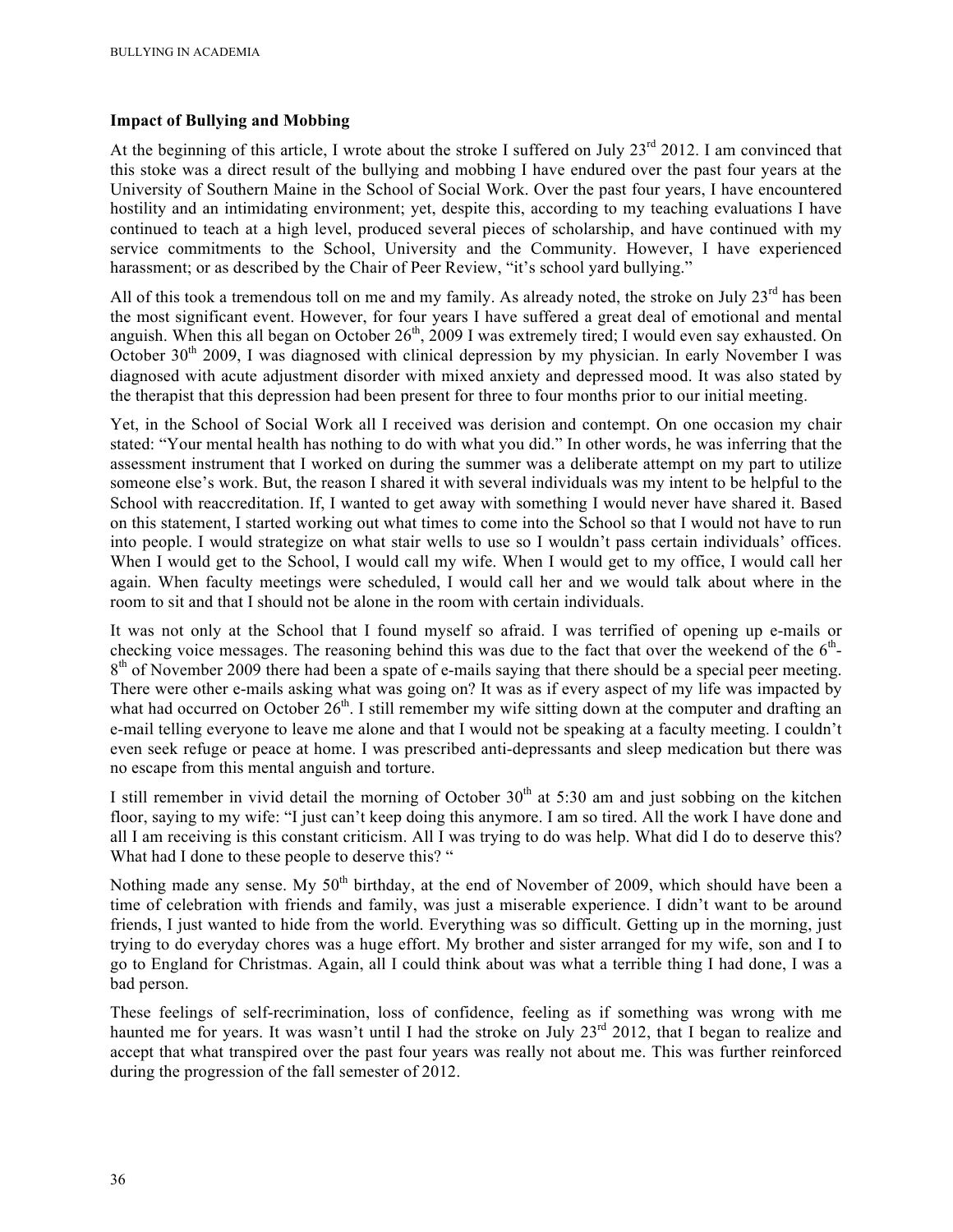#### **Not even a Stroke will Change their Attitude**

In August 2012, I contacted Human Resources at the University to inform them that I had experienced the stroke on July 23<sup>rd</sup>. I really thought that by the beginning of September I would be back to normal. Yet, my days were comprised of being able to do a few things in the morning, but by mid-day every day, I would need to lie down and go to sleep. I didn't just take a nap; I was out cold for at least two-three hours.

The response I received from Human Resources was very accommodating. '"What did I think I could do." "I didn't have to come back in the fall." It was arranged that for the fall semester, I would just teach my classes, and not attend faculty meetings. Yet, when I returned to the School and attended a holiday party in December of 2012 the former Chair of the Department remarked: "Back from gardening leave?" I couldn't believe, after experiencing this serious medical condition, that he could be so flippant.

#### **Theory Makes Sense**

Over the past four years I read more about the issue of bullying and mobbing. What struck me was how many of the incidents of bullying and mobbing mentioned in the literature were applicable to my experiences at USM. Leymann (1996) identified five categories of mobbing, which is comprised of 45 behaviors. While I did not experience all five categories or 45 behaviors, I am amazed at the number that I did experience.

## **Leymann's Typology**

- **1) Impact on self-expression**
	- Superior restricts opportunity for you to express yourself You are interrupted constantly Colleagues and/co-workers restrict your opportunity to express yourself You are yelled at and loudly scolded Contact is denied through looks or gestures
- **2) Attack on one's social relations** People do not speak with you any more You are treated as if you are invisible
- **3) Attack on Your reputation** People talk badly behind your back Unfounded rumors are circulated Your efforts are judged in a wrong and demeaning way Your decisions are always questioned
- **4) Attack on the quality of one's professional and life situation** Supervisors take away assignments You are constantly given new tasks Damaging your home and workplace
- **5) Direct attacks on a Persons Health**.

I was informed that my mental health had nothing to do with what I did:

Diagnosed with depressionDiagnosed with Adjustment disorder Diagnosed with Mixed Anxiety Had an Ischemic stroke. (Davenport, Schwartz & Elliot, 2005, pp. 36-37)

In addition, Leymann delineates five phases of the mobbing process:

**Phase 1** is characterized by a critical incident.

**Phase 2** is characterized by aggressive acts.

**Phase 3** Then involves management that plays a part in the negative cycle by misjudging the situation

**Phase 4** is critical, as victims are now branded as difficult or mentally ill.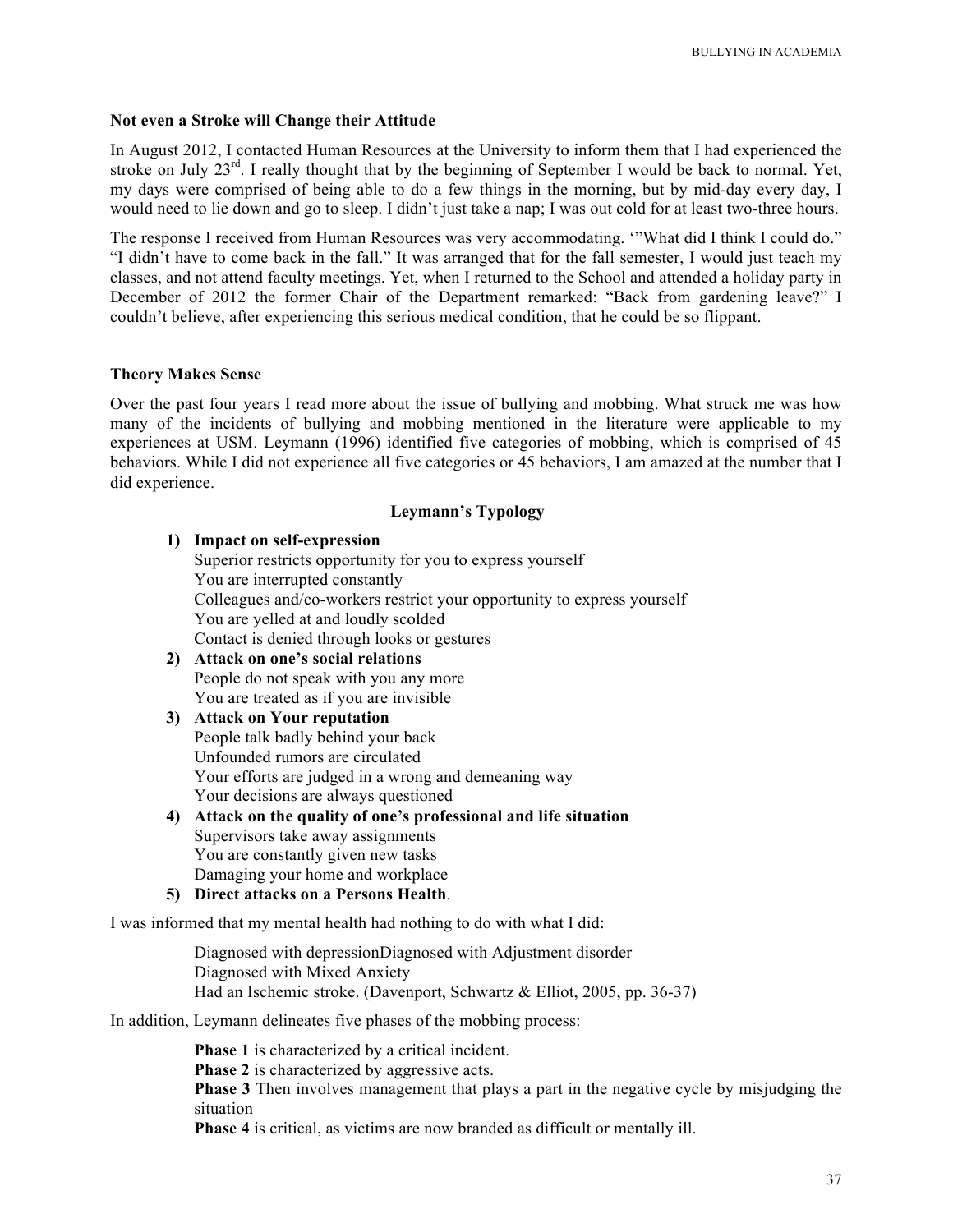**Phase 5** is the expulsion. The trauma of the event can additionally trigger post-traumatic stress disorder. (Davenport, Schwartz & Elliot, 2005, p. 38)

Not only did my experiences correspond to what Leymann asserts but also to the findings of Friedenberg (2008, pp. 11-15), in which she describes eight common characteristics of mobbing. These again applied to me:

- 1) **Similarities among victims**: Mobbing victims are typically productive, they are often a little different, foreign born, have accented speech, and come from a working class background.
- **2) Conspiracy and secrecy.** In my case, the Department Chair schedules a special meeting to which all faculty, even non-tenure line faculty are invited. Eventually, allegations of plagiarism are made and these allegations are sent to the University administration for an investigation.
- 3) **Exclusion and marginalization**. A third common component is marginalization and exclusion. Frequently, during faculty meetings, my ideas were met with derision or ignored. Yet, someone else would make the same were dismissed or marginalized while similar suggestions be a colleague a few minutes later were met with adoration and praise.
- **4) Critical incident.** In my case, this began with the instrument that I sent out in order to assist in the reaccreditation process. In the minds of several individuals this was the evidence they had been waiting for in order to demonstrate how bad I was. Yet, it hadn't anything to do with the instrument, but more to do with how that issue was used by others to justify their extreme reaction.
- **5) Unanimity.** Again, in my case there was a near-unanimous conviction that I was reprehensible, of abhorrent character, and that I merited punishment. This was initially carried out through faculty meetings; then this was handed over to the administration of the University with the expectation that they would severely reprimand me. When this didn't transpire and there was a change of administration, certain individuals decided that the previous administration's conclusions could be disregarded and the allegations could be made or recycled all over again.
- **6) Flouting of Evaluation and Adjudication Policies and Procedures.** Normally, if an employee's routine evaluation notes a legitimate performance problem, a superior or HR representative will work with the employee. However, in a mobbing situation, no one is really granted duties of professional evaluation and rarely is the target's performance lacking. Again, despite a hurtful "review" by "colleagues" in the fall of 2009, my high quality of performance was validated by a post-tenure review in March 2013.
- 7) **Emotional Rhetoric Bordering on hysteria**. Incidents are usually gross exaggerations or outright fabrications about the target's character and are not related to work performance. This again was validated by my post-tenure review in March 2013. My teaching received the highest scores in the School, my scholarship exceeded that of colleagues in the School, and my service was comparable with anyone else's in the school
- **8) Serious Consequences for the target.** Significant incidence of post-traumatic disorder, illness, anxiety disorders, nightmares, obsessive mental replays of incidents. Again, I experienced all of the aforementioned, with the addition of a stroke on July  $23^{\text{rd}}$  2012.

Khoo (2010) lists following five **Bullying Activities** with the behaviors that one can expect to encounter.

## 1. **Attacks on target's self-expression**

- a. Target is constantly criticized. Subjected to nit-picking and trivial fault finding.
- b. Intimidation, humiliation and threats behind closed doors.
- c. Given silent treatment. Bully refuses to communicate, avoids eye contact (indicator of abusive relationship), instructions received only via email, memos or yellow stickers.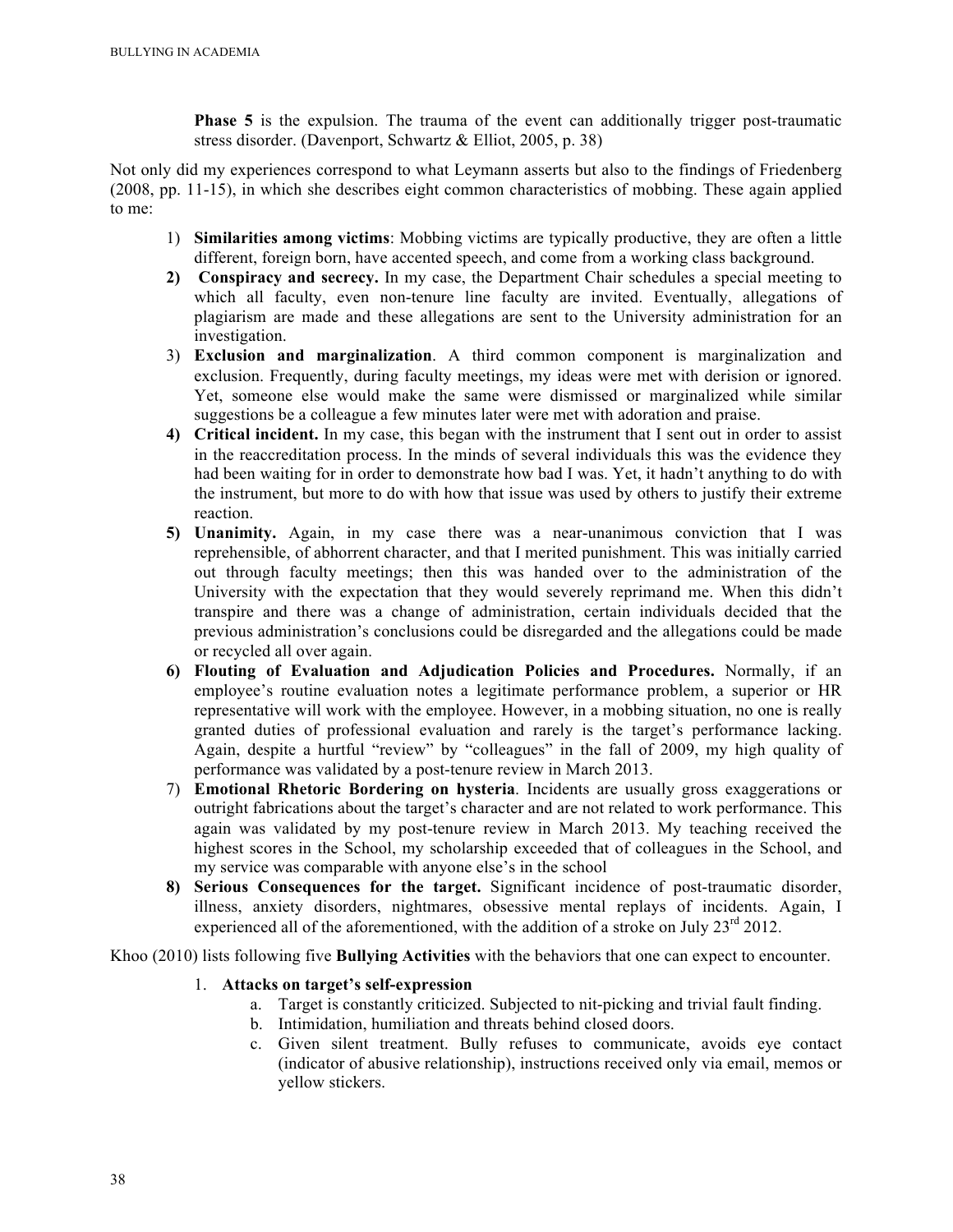## **2. Attacks on target's social relations**

- a. Target is subjected to excessive monitoring, snooping.
- b. Conspiracy (other staff coerced into fabricating allegations. Complaints are often trivial and bizarre, bear striking similarity suggesting common origin).
- c. Target is overruled, ignored sidelined, marginalized, ostracized.
- d. Isolated and excluded from what is happening.
- e. Subtle threats to other staff that are on good terms with target.
- f. Use of target's friends to be bearers of bad tidings or as informants.

## **3. Attacks on target's reputation**

- a. False allegations and pathological lies against target.
- b. Defamatory remarks are directed at target's character rather than on environmental factors.
- c. Stigmatization of target's reputation within the department, institution and other institutional network.
- d. Target is subjected to unjustified disciplinary action based on trivial or false charges.
- e. Truths are distorted to justify wrongdoing of the bullies and to project the blame onto the target.
- f. Resistance to independent, outside review of sanctions imposed on target.
- g. Outraged response to any appeals for outside help the target may take.

## **4. Attacks on target's professional life**

- a. Target's explanations of achievements are ridiculed, overruled, dismissed or ignored.
- b. Starved of resources while others receive more than they need.
- c. Work plagiarized, stolen and copied. Bully then presents their target's work to the superior as their own.
- d. Either overloaded with work or have their work taken away or replaced with inappropriate menial jobs.
- e. Request for leave have unacceptable and unnecessary conditions attached.
- f. Previous approval may be overturned.
- g. Annual leave, emergency leave and sick leave are denied.
- h. Do not have clear job description. Bully deliberately makes the person's role unclear.
- i. Invited to informal meetings that turn out to be disciplinary hearings.
- j. Promotion blocked and sabotaged. Target may be degraded and demoted to a lower position instead.
- k. Subjected to unwarranted and unjustified verbal or written warnings.
- l. Under frequent threats of verbal or written dismissal based on fabricated charges or flimsy excuses often using trivial incidents from the past.
- m. Coerced into reluctant resignation, enforced redundancy, early retirement or ill health retirement.
- n. Denial of target's rights to earn a livelihood (prevention of his/her getting another job) even after target has left the institution.

## **5. Attacks on physical and mental health of target**

- a. Target is belittled, degraded, demeaned, ridiculed, and patronized.
- b. Undermined, threatened, shouted at and humiliated especially in front of others.
- c. Harassed with intimidating memos notes or emails.
- d. Encouraged to feel guilty and to believe they are at fault.
- e. Mental health trap. (Koo, 2010, p. 62)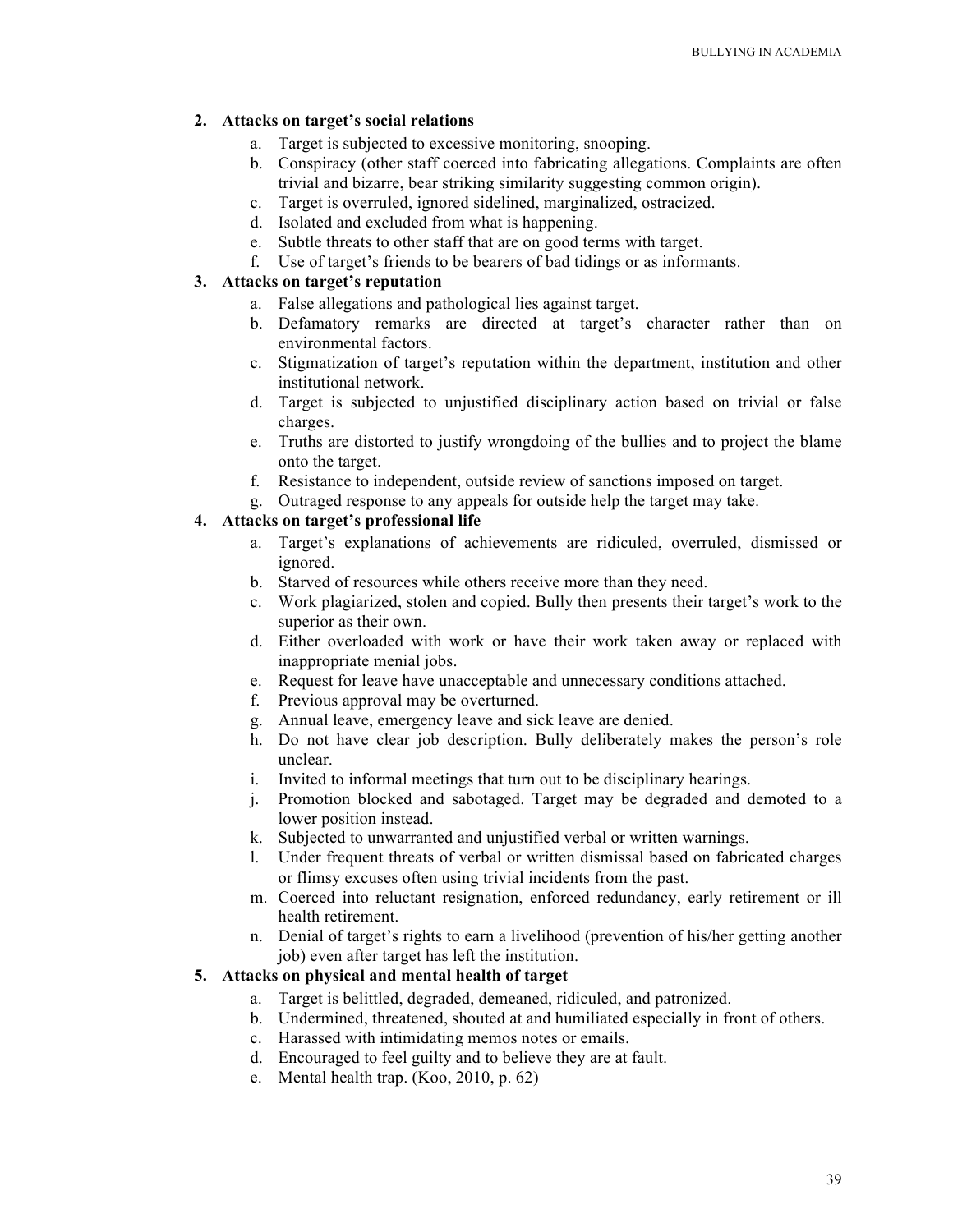## **Conclusion**

Mobbing can be understood as the stressor to beat all stressors. It is an impassioned, collective campaign by co-workers to exclude, punish, and humiliate a targeted worker. Initiated most often by a person in a position of power or influence, mobbing is a desperate urge to crush and eliminate the target. The urge travels through the workplace like a virus, infecting one person after another. The target comes to be viewed as absolutely abhorrent with no redeeming qualities, outside the circle of acceptance and respectability, deserving only of contempt. (Westhues, 2004, pp. 4-5)

Academic mobbing is an insidious, non-violent and sophisticated kind of psychological bullying. The process follows a stereotypical course whereby one is humiliated, intimidated, terrorized, ostracized, and wrongly accused. It causes intolerable suffering, despair and humiliation. Academic mobbing won't stop until colleagues and administrators refuse to participate in mobbing. The consequences of administrative participation on one hand and inaction on the other are enormous for everyone but the real losers in the University are faculty, staff, and students.

If my case isn't troubling enough, what makes this practice even more disturbing is that over the last several years at USM we have seen a revolving door of administrators. In the 15 years I have been at the University, I have had four Presidents, six Provosts, and seven Deans. Hence, there is no administrative stability or continuity. Indeed, I thought all of this was behind me on July  $19<sup>th</sup> 2010$  when I attended a mediation meeting. The Provost and Dean at the time did put an end to this humiliating and terrorizing process. Yet, with their departures, individuals saw an opportunity despite decisions made at the highest University administration level. The view was taken that we can do and say whatever we like, that administrators protecting the target were gone, and we will not give up until we get the decision we want.

What is even more hurtful on so many levels is that this occurred in a School of Social Work. According to Kircher, Stilwell, Talbot and Chesborough (2011), this may be a "silent epidemic" in social work and more common than we would like to admit. We emphasize and prioritize concepts such as empathy, acceptance, respect, and being non-judgmental. Unfortunately, even in Social Work we can fail to walk our talk. I experienced faculty members that are extremely judgmental, with very little tolerance, and worst of all little kindness or compassion. This leads me to my final reflection in this painful process.

As Friedenberg indicates, it is difficult for those who have endured this hurtful and debilitating experience to speak up. However, it is imperative that faculty, staff, and students speak up, are heard, and the University acts meaningfully upon their experiences and narratives. "We will look into this" is a first step; the next is for the University to be proactive and state that this will not be tolerated. The University of Southern Maine system (2013) has policy stating that it is committed to preventing discriminatory harassment:

Speaking and acting irresponsibly damages morale, motivation and community. When behavior or actions are harassing, the University will hold the person(s) accountable. We must be sensitive to the harmful effects of hostile behavior and refrain from acting in ways that are demeaning and offensive to others. We can express our opinions and voice even strong disagreements without using statements, gestures, or actions that personally attack others.

Is this just a statement on a website or does the University of Southern Maine take harassment, bullying, and mobbing seriously? Are policies in place to seriously prevent and address this issue? Are these just words, or is this policy enforced?

Bullying and mobbing can have very serious repercussions. These include low morale, increased absenteeism, decreased productivity, high faculty turnover, open hostility, and numerous and serious physical and mental health consequences. Administration and faculty could take the position that these incidents are infrequent and only happen to a few, but these incidents nonetheless have a devastating and long term impact upon individuals bullied and mobbed. There is no place for these behaviors and practices